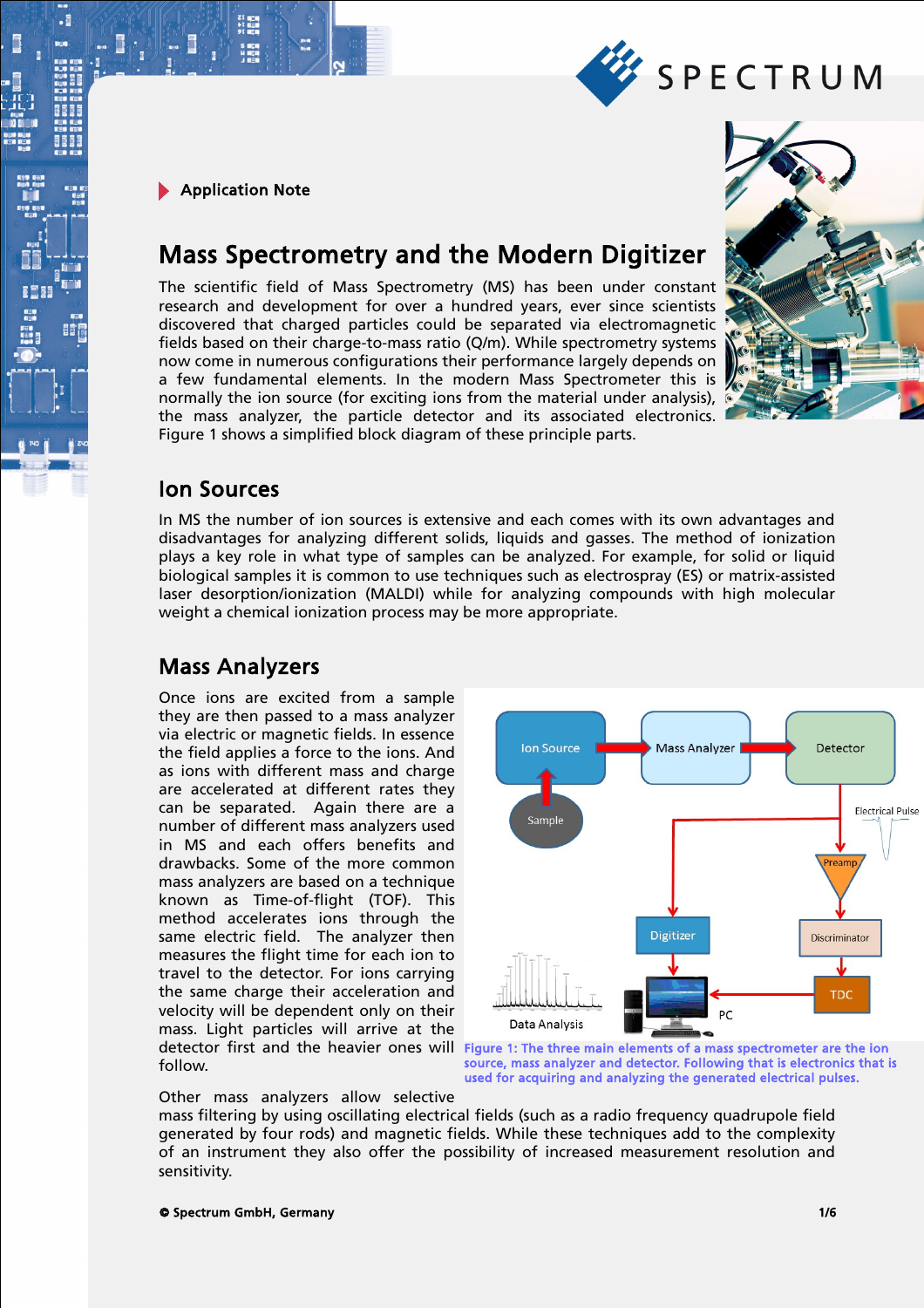

### **Detectors**

.

The final piece of the Mass Spectrometer is the detector. This usually consists of an electron multiplier which is used to detect the arrival of a charged particle and convert it to an electrical pulse. The process generally uses a number of electrically charged plates to create an electron avalanche after a charged particle has impacted on the starting electrode. Electron multipliers are available in a variety of designs and materials. Common multipliers include "discrete dynode" multipliers that cascade electrons using sequential multiplying electrodes, each at a different potential voltage, and "continuous dynode" multipliers that use semiconductor materials and curved designs to produce a funneling effect. The result is the creation of electrical pulses that are transferred to electronics for subsequent measurement and analysis.

# Analyzing the Pulses

The simplest Mass Spectrometers use current or charge to voltage converters to allow analog measurement. More sophisticated systems use pulse or ion counting methods involving preamplifiers, discriminators, counters, time to digital converters (TDC's), digital oscilloscopes and digitizers (as shown in Figure 1). Most modern TOF MS systems are using either TDC or digitizer technology.

### Using a TDC

A TDC provides a very cost effective way of measuring the arrival time of each TOF event and allows the creation of a histogram for the mass spectrum (showing the number of times a pulse with a specific arrival time occurs). They are well suited to ion counting systems, such as those found in ESI or LCMS, where ideally single ions hit the detector at any moment.

Available with a wide range of time resolutions (from tens of nanoseconds to a few picoseconds) TDC's can be used to make very accurate TOF measurements. However, TDC's only provide timing information and other characteristics, such as pulse widths and heights, are generally lost. In addition, TDC's have difficulty resolving multiple pulses that are produced by ions arriving at the detector at the same or similar times. The TDC will count these sorts of multiple pulses as a single event. This can make using TDC's in systems where multiple ions hit the detector at each peak (such as with MALDI-TOF) very problematic.

Another issue in dealing with multiple pulses is that it can cause a time skew effect (shifting the mass peak). The TDC only detects one edge of the pulse which may occur at slightly different times for pulses that are created by single and multiple events. This can become a significant problem, particularly in high ion count rate situations.

Finally, in order to create a spectrum with good dynamic range it's necessary to make a lot of acquisitions. In practice this can be tens of thousands. This becomes extremely challenging if the system has a low repetition rate, which will be the case if it relies on a laser shot being fired several times per second.

# First Generation Digitizers and Averagers

To overcome the shortfalls of using a TDC it's possible to use a digitizer and acquire the entire pulse waveform. A digitizer that is well matched to the detector will not only be able to measure the pulse arrival time but also its shape and amplitude. Furthermore, a digitizer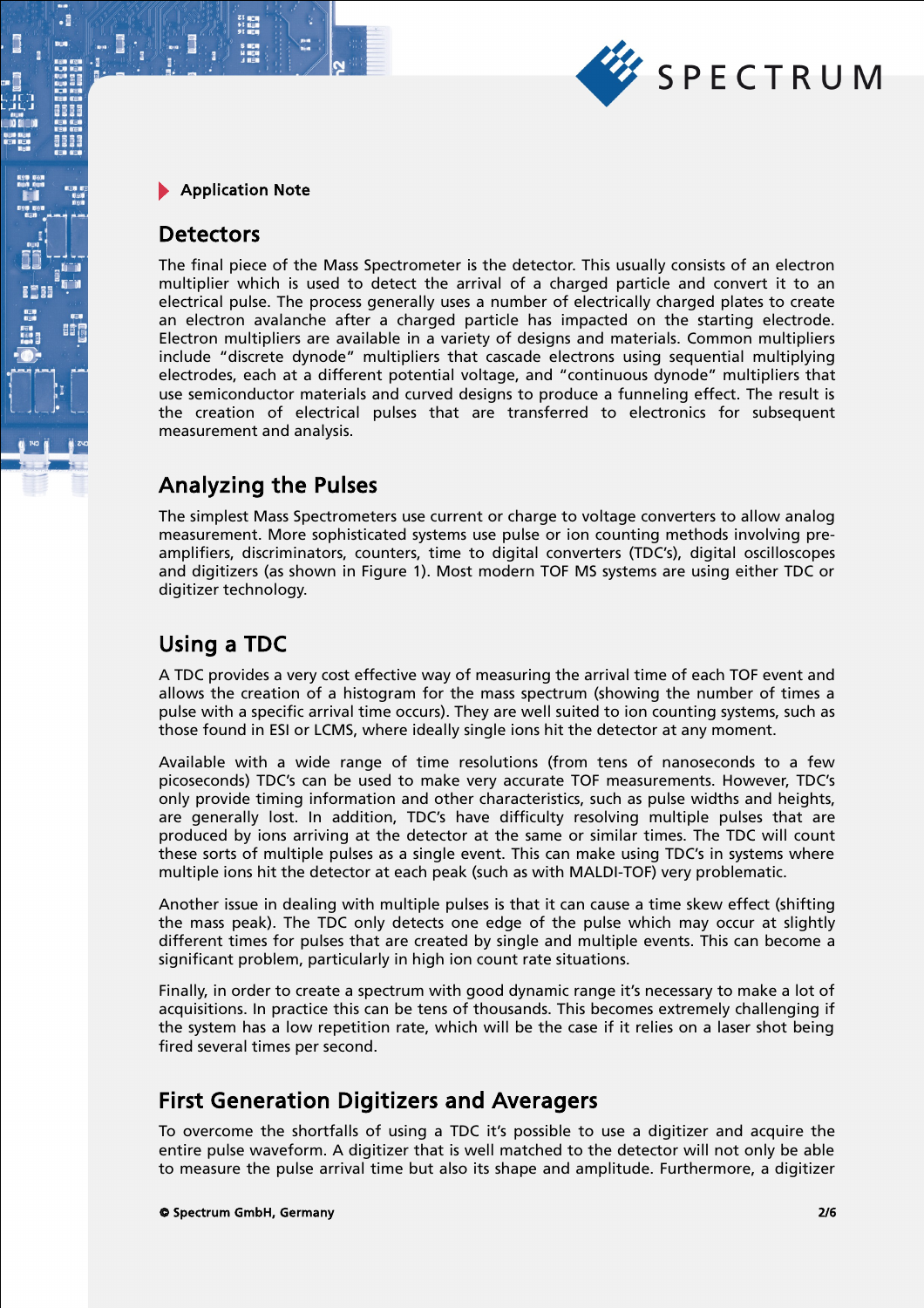

∄٠

with sufficient acquisition memory can capture, with a single trigger, a number of pulses arriving at different times in the same acquisition. As such, it can operate as a multi-hit device acquiring pulses over time periods that may be from microseconds to tens of milliseconds.

Historically, the use of digitizers was restricted to MS with ion source event rates that were relatively low. For example, in MALDI-TOF systems, where the repetition rate of the laser is usually less than a few hundred Hertz. The reason for this is that once a digitizer makes an acquisition it normally needs to offload the digitized data to a host computer before it can make another acquisition. Most early PC based digitizers where built on PCI technology and as such where only able to transfer data at rates of around 100 MB/s. This led digitizer manufacturers to create products with additional memory as well as on-board summation hardware, usually with a field programmable gate array (FPGA), so that multiple acquisitions could be processed and stored on-board the digitizer. The additional hardware effectively reduces the amount of data that needs to be sent to the computer. Products with this capability are sometimes referred to as signal "averagers" or integrating transient recorders.

With their faster trigger and acquisition rates averagers are suited to working with the higher repetition rates found in spectrometers such those using a continuous ion source, like in most orthogonal acceleration (aoTOF) machines, or ions that are produced by Inductively Coupled Plasma (ICP). In these systems the repetition rates can be tens of KHz.

The main disadvantages of averager products is their cost (which is usually higher than a conventional digitizer) and the fact that the summation hardware often has limited acquisition memory, thereby restricting the maximum single shot capture time.

# Current Generation Digitizers and Analyzers

The latest generation of digitizers has gone a long way towards eliminating these short falls. By using a PCIe bus, rather than the older PCI, data transfer speeds can now easily surpass 3 GB/s. Furthermore, most fast digitizers now also come with FPGA technology as standard. The ultra-fast transfer rates and FPGA technology effectively allow users to choose their own signal processing path. Acquired waveforms can be pushed to the PC as fast as they are acquired so that both hardware and software based averaging processes can be utilized as appropriate. For example, Spectrums M4i.2230-x8 digitizer card shown in Figure 2 can sample at rates up to 5 GS/s, has bandwidth over 1.5 GHz and 4 GSamples of on-board memory. As such, it is can comfortably make long acquisitions and capture fast sub-nanosecond pulses. The unit has an Figure 2: The Spectrum M4i.2230-x8 digitizer card is ideal FPGA which when utilized can enable the summation for capturing pulses as narrow as 500 ps and offers onof 32 kSamples acquisitions at trigger rates up to **GByte/s data transfer** 150 kHz, or 128 kSamples acquisitions at rates up to



board FPGA based averaging along with ultra-fast 3.4

38 KHz. For even longer acquisitions the card has been tested making software summations of 512 kSamples acquisitions at rates over 6 KHz. The ability to sum multiple long acquisitions in software is due largely the cards 8 lane, generation 2, PCI bus that supports data transfer rates up to 3.4 GB/s.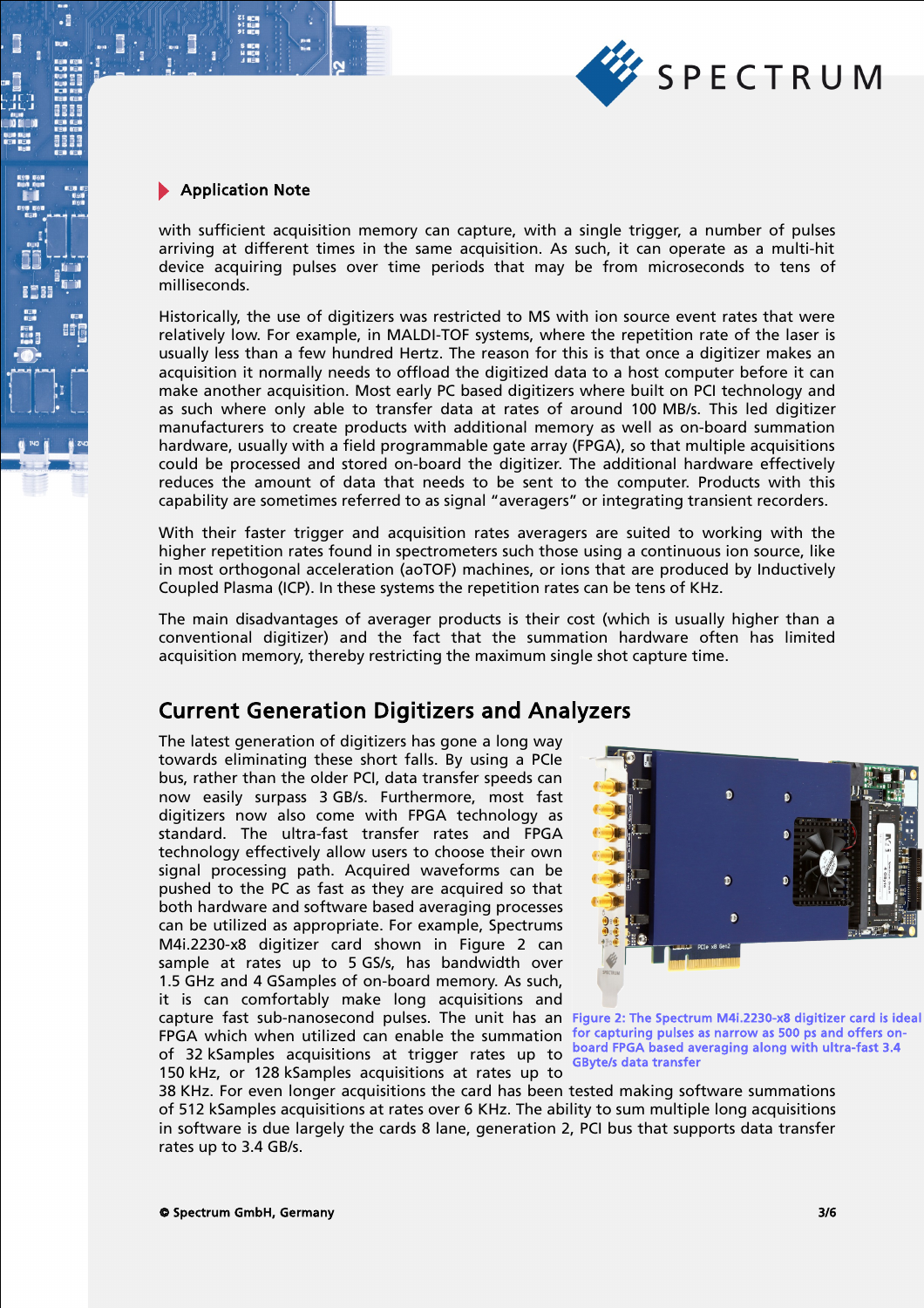

.

For further details on how the M4i series digitizers perform hardware and software averaging, including the setup and test results, please see the Product Note "Using Software Based Fast Block Averaging" available here

<http://spectrum-instrumentation.com/en/using-software-based-fast-block-averaging>

Another feature of the modern digitizer is that it can also operate in a fashion similar to a TDC. With the appropriate firmware (such as Spectrums "Block Statistics" option) the cards can be setup to perform a peak detection function. This effectively locates the position of a peak (with respect to a trigger point) together with its maximum or minimum vale. This mode can operate at very high trigger rates and the results can be used to create histograms of the peak positions

### Selecting a Digitizer

With the wide variety of MS instruments on the market no single digitizer product can cover all possible systems. Consideration needs to be given to key specifications such as sampling rate and bandwidth, which define the narrowest pulses that can be digitized, as well as vertical resolution and sensitivity, which affect dynamic range and the ability to acquire both large and small pulses. Spectrum has a wide range of digitizers offering a variety of performance capabilities. The following table summarizes the models that are most suited to use in Mass Spectroscopy.

| Model       | <b>Channels</b> | <b>Sampling Rate</b> | <b>Resolution</b> | <b>Bandwidth</b> | <b>Memory Per</b><br>Channel | <b>Hardware</b><br><b>Block</b><br>Averaging | <b>Hardware</b><br><b>Block</b><br><b>Statistics</b> | Data Transfer<br>Speed |
|-------------|-----------------|----------------------|-------------------|------------------|------------------------------|----------------------------------------------|------------------------------------------------------|------------------------|
| M4i.2230-x8 |                 | $5$ GS/s             | 8 Bit             | $1.5$ GHz        | 4 GSample                    | Optional                                     | Optional                                             | 3.4 GB/s               |
| M4i.2220-x8 | $\mathbf{1}$    | $2.5$ GS/s           | 8 Bit             | $1.5$ GHz        | 4 GSample                    | Optional                                     | Optional                                             | 3.4 GB/s               |
| M4i.2221-x8 | $\overline{2}$  | $2.5$ GS/s           | 8 Bit             | $1.5$ GHz        | 2 GSample                    | Optional                                     | Optional                                             | $3.4$ GB/s             |
| M4i.2210-x8 | 1               | $1.25$ GS/s          | 8 Bit             | 500 MHz          | 4 GSample                    | Optional                                     | Optional                                             | $3.4$ GB/s             |
| M4i.2211-x8 | $\overline{2}$  | $1.25$ GS/s          | 8 Bit             | 500 MHz          | 2 GSample                    | Optional                                     | Optional                                             | $3.4$ GB/s             |
| M4i.2212-x8 | 4               | $1.25$ GS/s          | 8 Bit             | 500 MHz          | 1 GSample                    | Optional                                     | Optional                                             | $3.4$ GB/s             |
| M4i.4450-x8 | $\overline{2}$  | 500 MS/s             | 14 Bit            | 250 MHz          | 1 GSample                    | Optional                                     | Optional                                             | 3.4 GB/s               |
| M4i.4451-x8 | 4               | 500 MS/s             | 14 Bit            | 250 MHz          | 512 MSample                  | Optional                                     | Optional                                             | 3.4 GB/s               |
| M4i.4420-x8 | $\overline{2}$  | 250 MS/s             | 16 Bit            | <b>125 MHz</b>   | 1 GSample                    | Optional                                     | Optional                                             | $3.4$ GB/s             |
| M4i.4421-x8 | 4               | 250 MS/s             | 16 Bit            | <b>125 MHz</b>   | 512 MSample                  | Optional                                     | Optional                                             | $3.4$ GB/s             |
| M4i.4410-x8 | $\overline{2}$  | 130 MS/s             | 16 Bit            | 65 MHz           | 1 GSample                    | Optional                                     | Optional                                             | $3.4$ GB/s             |
| M4i.4411-x8 | 4               | 130 MS/s             | 16 Bit            | 65 MHz           | 512 MSample                  | Optional                                     | Optional                                             | $3.4$ GB/s             |

Table 1. Spectrum offers an extensive range of digitizer products with ADC resolutions of 8, 12, 14 and 16 bits and sampling rates up to 5 GS/s.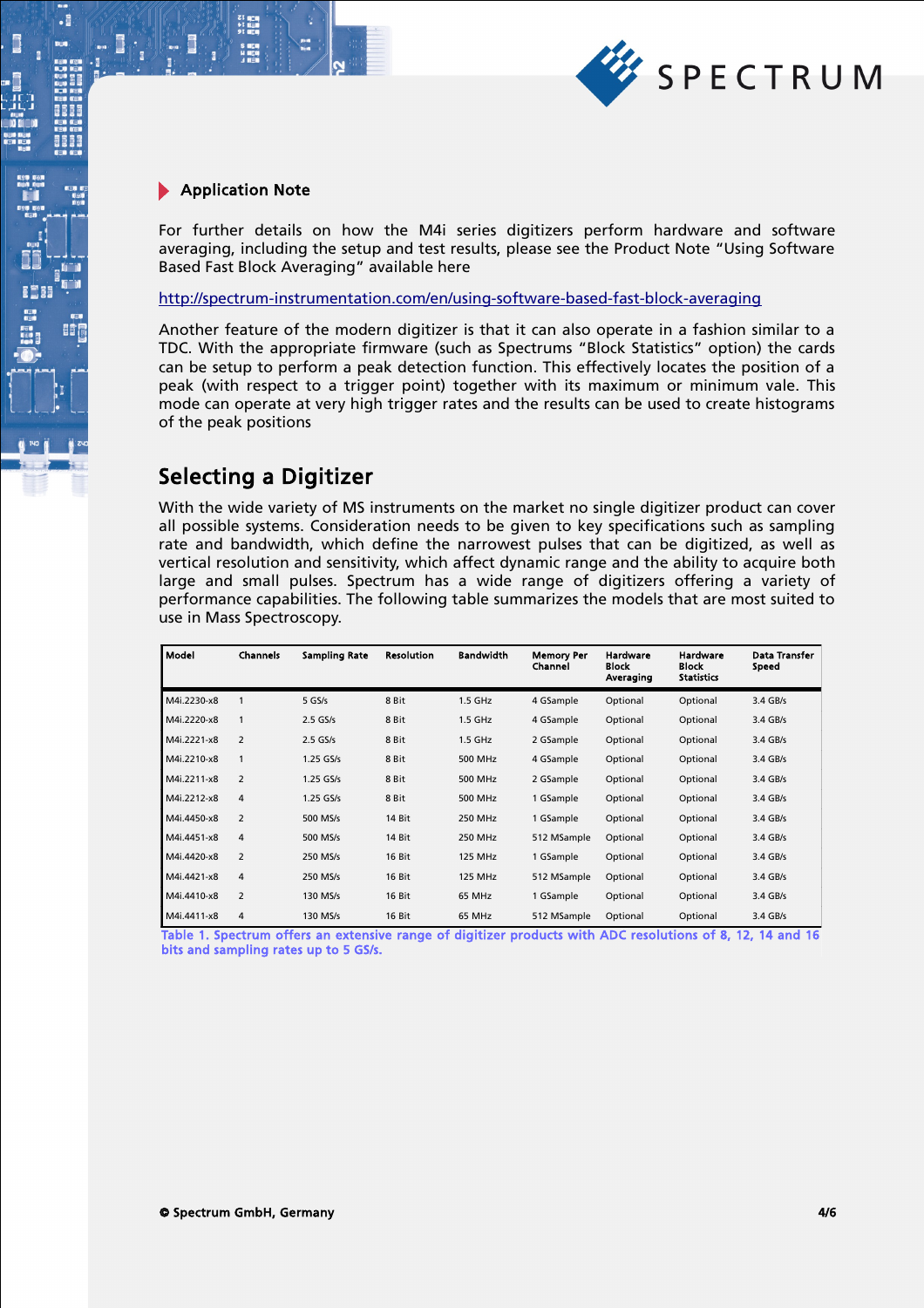

# Low amplitude pre-amplification

For low amplitude pulses, that may require amplification before being input to the digitizer, Spectrum also offers a range of small and compact pre-amplifiers (as shown in Figure 3) that can be used with most of the above digitizer products. These low noise amplifiers are available with AC and DC coupling, 50 $\Omega$  and 1 M $\Omega$ impedance, gains of x10, x100 and bandwidths up to 2 GHz.

For further information on the full range of pre-amplifiers please visit our web site at:

<http://spectrum-instrumentation.com/en/external-pre-amplifier>



Figure 3. The SPA series amplifiers are ideal for use where low level detector signals need to be amplified prior to being input into a digitizer.

### Case Study

As mentioned above the ion source plays a key role in determining the type of sample that can be analyzed by a particular spectrometer. One technique that offers great potential for the pharmaceutical industry is resonance-enhanced multi-photon ionization (REMPI). REMPI is a laser-based gas phase spectroscopy combined with ab initio calculations generating precise structural information on molecules such as neurotransmitters. The result is a rigorous platform for understanding the molecule behavior and ultimately, rationalizing drug design. The resonant two photon ionization technique allows electronic (and IR) spectra to be measured for molecules cooled to a few degrees Kelvin. This results in beautiful, simplified spectra that can be interpreted in terms of the possible conformers of the molecule.



Figure 4. The laser system (foreground) used by a REMPI based Mass Spectrometer (back left corner) developed at Latrobe University

The technique relies on a time-of-flight mass spectrometer, where particular ions are selected based on their arrival time. Figure 4 shows a REMPI MS system developed at Latrobe University, Melbourne, Australia.

This instrument uses a Spectrum 250 MS/s, 14 bit PCIe digitizer (model M3i.4121-exp) for data collection, display and analysis. Figure 5 shows screen shots of the instruments set-up window and results while running spectra. Digitizer control and data analysis is performed using a customized program that was developed using LabVIEW.



**© Spectrum GmbH, Germany The StabVIEW based instrument setup with screen shots of running spectra**